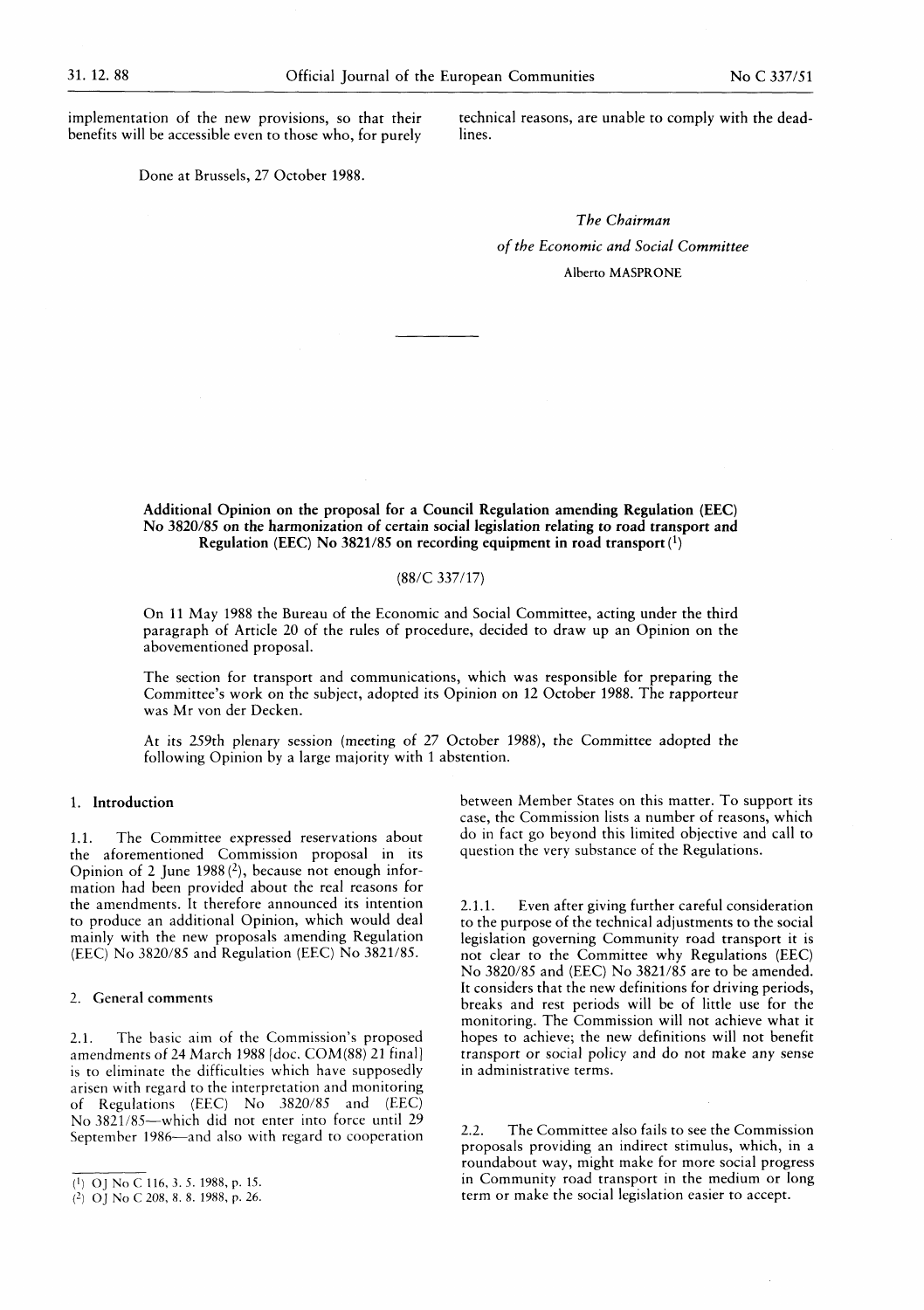2.3. The Committee considers that the proposed amendments are not suitable for eliminating or even alleviating the problems involved in observing and monitoring the social legislation. Therefore it cannot endorse these amendments even though it has advocated  $(1)$ , and still advocates  $(2)$ , the objective and a number of measures for simplifying, streamlining and standardizing the monitoring of the legislation.

The Committee's own recommendations of 27 February 1985 were accepted by both the European Parliament and the Commission as a reasonable basis for more effective enforcement. The Economic and Social Committee stands by these recommendations and calls for them to be re-introduced.

2.4. The reasons for the Committee's response are as follows:

2.4.1. The Commission has undoubtedly attempted to obtain from the Member States all the information required for pinpointing the real reasons for the alleged difficulties with regard to the social legislation. Nevertheless, according to the Committee, there is a decisive gap in information available about the whole problem so that the significance of the Commission's new initiative cannot be assessed in full.

The two Regulations did not enter into force until 29 September 1986 and have not yet been fully implemented in all Member States. The Commission's reports so far about the application of the social legislation and its consequences therefore do not provide a full picture for the Community as a whole; they are also of little use for a conclusive appraisal of the legal situation and the position with regard to competition because their statistics are based on data from 1984 and 1985, prior to the Regulations' entry into force. The Committee considers this in particular to represent a failure to pinpoint the problem; it is therefore unable to deduce why provisions which did not enter into force until 1986 have to be amended again after only one and a half year.

2.4.2. The Committee also thinks that there are no factual or policy reasons for the technical revision of the social legislation at this stage:

- Legally justifiable reasons, e.g. the need for more equality before the law (same legal status), greater legal certainty or improved administrative procedures, are not quoted by the Commission as being to blame for the difficulties. The Committee cannot therefore understand the legal reasons for the Commission's move.
- Policymaking reasons e.g. more protection of legal rights or of occupational health and safety, improved road safety or a better competitive footing for smaller carriers and their drivers are hardly taken into consideration or are merely mentioned as background.
- The concerns of interested parties are also not an apparent reason. At any rate the section is not aware of any current moves on the part of trade unions or employers' associations to amend the Regulations along the lines proposed by the Commission.
- There is also no clear justification to be found for the new technical proposals in the programme for the completion of the barrier-free Community market. The sole aim of the proposals is to simplify the interpretation of social legislation, checking procedures and the exchange of information by authorities, and the Commission can clearly think of no good reason why the proposals should represent a major contribution towards the completion of the barrier-free market.

2.4.3. The Committee is definitely aware of the problems associated with the establishment of uniform and unifying social legislation in Community road transport, but thinks that first of all the use of Community Directives (as proposed by the Commission) and national implementing provisions should and could be explored in full as a means of achieving the uniform interpretation which is required for monitoring purposes.

2.5. The Committee agrees basically with the Commission that uniform, clear and applicable provisions with regard to driving periods, breaks and rest periods are required in a common barrier-free market. If legislation is to be applied properly, it must be simple enough to be monitored and enforced uniformly and effectively

2.6. However, this means standardizing the measures which make the monitoring effective and provide for sanctions. It is not only legally self-evident and vital for the monitoring procedures but also necessary for the social legislation per se to have uniform powers to impose sanctions which are governed by the same or comparable stipulations. The Committee would there-

<sup>(!)</sup> Simpler, more efficient and uniform checks were called for by the Committee in its Opinion of 27 February 1985 on the proposal amending Council Regulation (EEC) No 543/69 (OJ No C 104, 25. 4. 1985, p. 4).

<sup>(</sup> 2 ) Its approval of and views on the objective of implementing uniform checks in all Member States as quickly as possible have been voiced by the Economic and Social Committee, in particular in its most recent Opinion on the proposal for a Council Directive on the uniform application of Regulations (EEC) No 3820/85 and (EEC) No 3821/85 (Opinion of 2 June 1988, p. 2).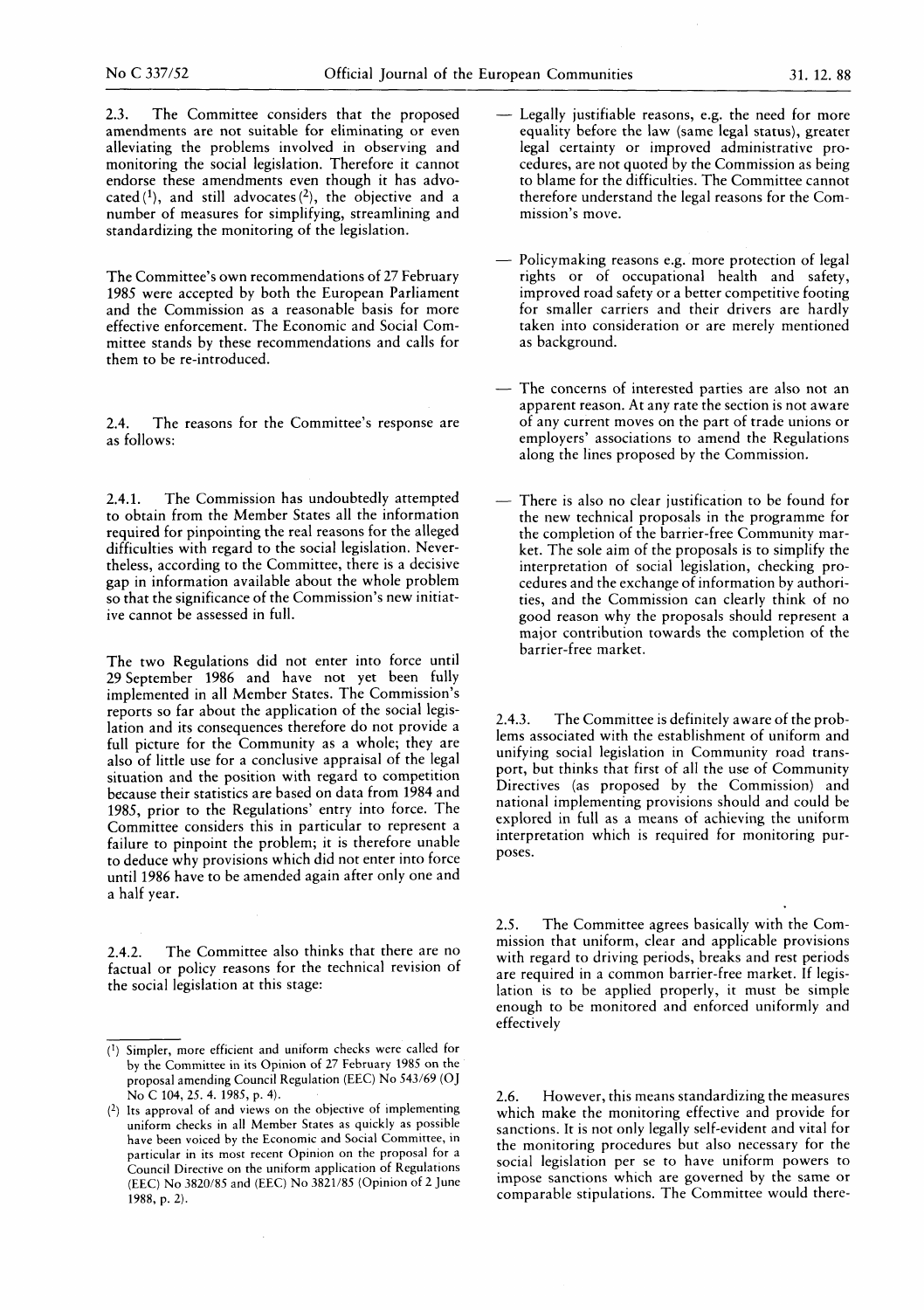fore stress once again that technical provisions which are adopted for monitoring purposes lose their real meaning if no provision is made for appropriate sanctions and bodies with sufficient powers. This is missing at the moment in the Commission's proposals and is thus a point against them.

2.7. The Commission also does not refer to the connections between driving and rest periods and the safeguarding of health when making out its case for its new technical provisions. However, this matter will be of fundamental importance in the Committee's view when questions relating to working conditions in road transport are eventually voted on in a barrier-free Community market. One question which should be discussed in due course is to what extent the uniform restriction of working hours might serve road safety and occupational health and safety. It is impossible to imagine a barrier-free Community market in which working hours are not regulated.

2.8. After weighing up the factual and political arguments for and against the Commission's legal proposals, the Committee thinks it would be wise to comment on a number of details in the proposed Regulation.

#### 3. Specific comments

### 3.1. *Article 1*

3.1.1. For the Committee, the main proposal being made is that each driver should work a moveable week. The moveable week worked by the driver is to be a period of seven consecutive days which no longer coincide with the calendar week. Each driver is to be bound individually by this general concept.

3.1.2. The Committee thinks that the present definition of a week in Article 1 (4) of Regulation (EEC) No 3820/85 is clear and should not be changed. This norm is practical and recognized worldwide; it seems to be acceptable to both sides of industry and complies with convention 153 of the International Labour Organization (ILO), which however has not been ratified by the EC Member States. The introduction of a moveable rolling week would merely create confusion and give drivers two weekends, viz. the weekend belonging to the normal calendar week and the weekend which is part of their moveable driving week. In the long run this may be to the disadvantage of drivers 'and crews' working and private lives.

The moveable week also reduces the flexibility which Regulation (EEC) No 3820/85 was meant to introduce. For example,

- rest not taken one week cannot be compensated for the following week because a weekly rest period which has not been taken may not be carried forward to the following week, or
- driving for the maximum permissible number of hours one week can reduce the time which may be spent at the wheel the following week. There is no way in which this can be justified in terms of road safety or occupational health and safety. Instead of the average  $45$  hours only 34 hours may be worked in such instances.

Checking procedures would not be made any easier for the authorities. Drivers and crews want to stick to the calendar week. The Committee rejects the proposal not only for this reason but also because the calendar week is the unit of time generally adopted by shipping agents, customers and the authorities.

## 3.2. *Article 2*

The Committee also rejects the amendment to Article 4 (6) of Regulation (EEC) No 3820/85, because private carriers working for public authorities cannot be treated differently to private carriers with private customers.

3.3. *Article 3* 

This new provision is the logical consequence of Article 1 and should accordingly be rejected.

3.4. *Article 5* 

There is no recognizable need for this proposal, which is linked to the moveable driving week.

3.5. *Article* 6

The Committee supports the line taken in this proposal. The Directive presented by the Commission and already approved by the Section would achieve this.

3.6. *Article 7* 

The annual report on the social regulation's implementation should be forwarded not only to the Council and the European Parliament but also to the Economic and Social Committee.

3.7. *Article 8* 

This provision would certainly be endorsed as being appropriate and necessary for the monitoring if the